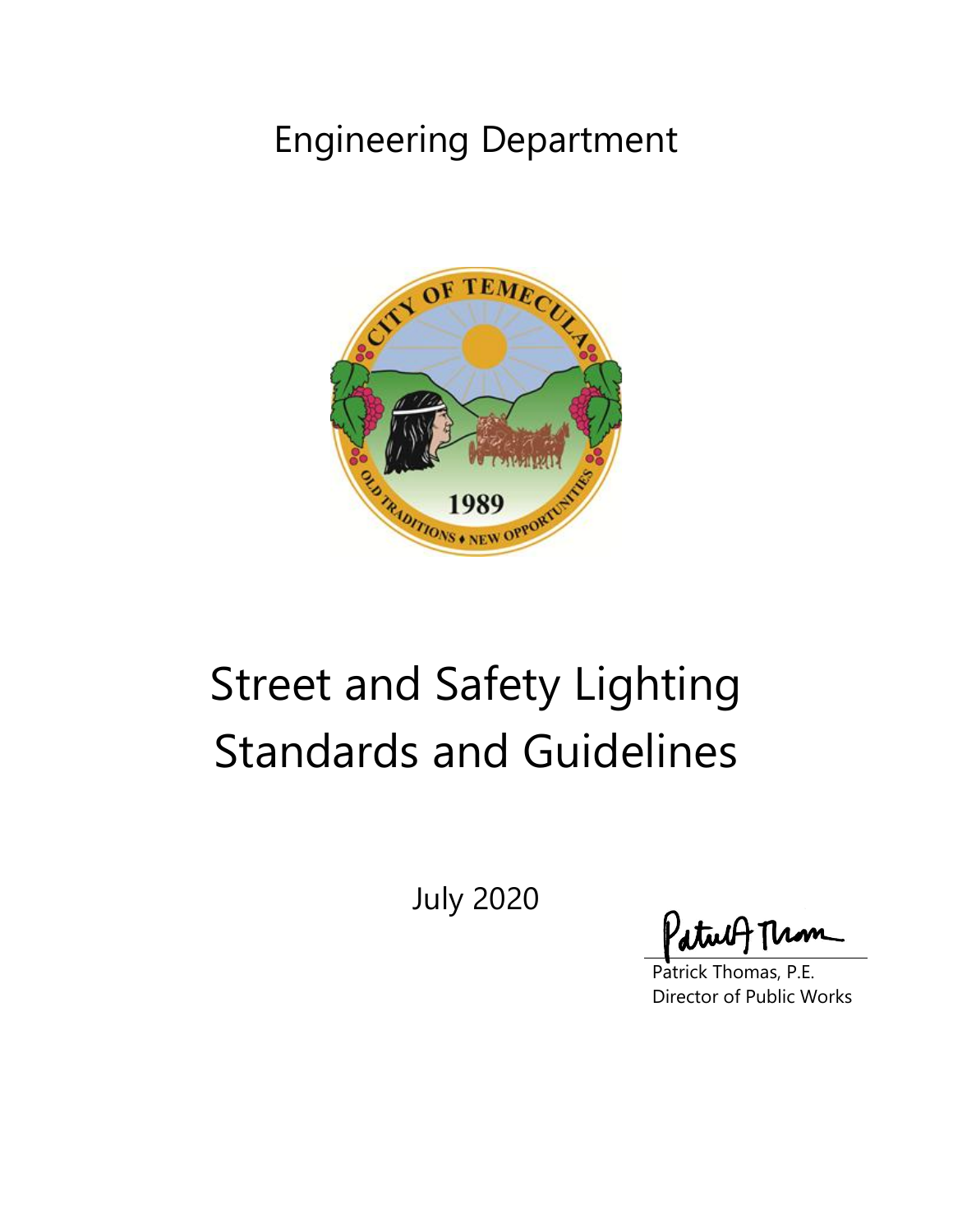#### FORWARD

Deviations from these specifications shall be requested from the City Engineer for approval prior to commencement of work.

### REVISIONS

1.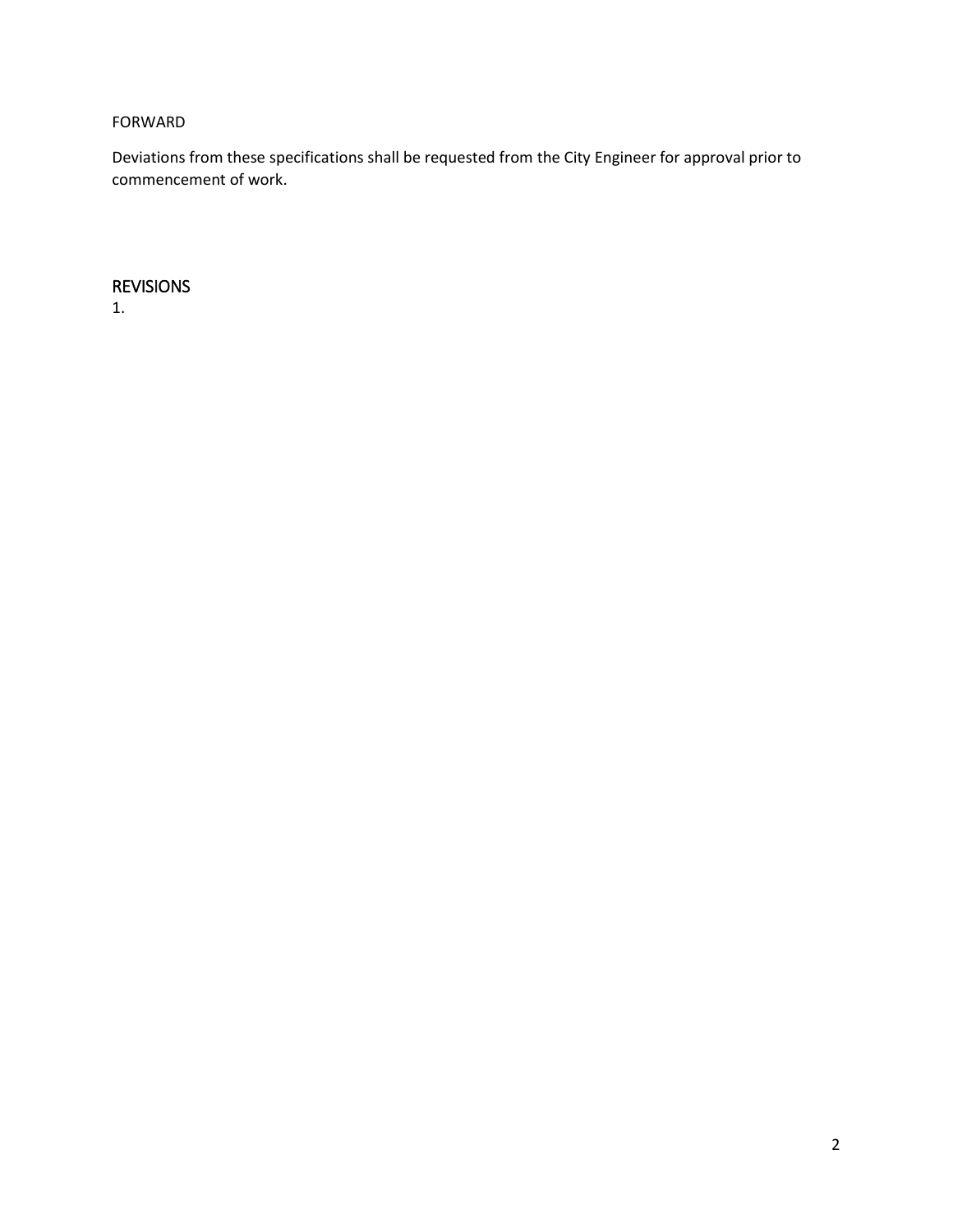#### **INTRODUCTION**

These specifications are a supplement to the latest edition of the Standard Specifications for Public Works Construction "Green Book" and the City of Temecula Standard Special Provision. In case of conflict with the Green Book or Temecula Standard Special Provisions, these specifications shall take precedence.

#### **GENERAL**

New or relocated streetlights located within City R/W or City easements are required to include light emitting diode (LED) luminaries and shall be constructed per City Standards, Per Plan, and field inspected and approved prior to requesting energizing or acceptance. All new street light installations in the public right of way or on City property shall be City owned and fully metered (LS3) installations unless otherwise approved by the City Engineer.

#### **INDUSTRY STANDARDS:**

LED streetlight luminaries shall meet the applicable requirements of the following industry standards:

- 1. ANSI/NEMA/ANSLG C78.377-2011-Specifcations for the Chromaticity of Solid-State Lighting (SSL) Products
- 2. IES LM-79-08 Approved Method: Electrical and Photometric Measurements of Solid-State Lighting Products
- 3. IESNA LM-80-08 Approved Method measuring Lumen Maintenance of LED chips / Fixture Manufacturer must provide extrapolation explanation for Lumen Maintenance derived from In-Situ testing upon request.
- 4. IEEE C62.41.2-2002-IEEE Recommended Practice on Characterization of Surges in Low-Voltage (1000 V and less) AC Power Circuits
- 5. IESNA TM-15-11 & Addendum A (replaces TM-15-07 and TM-15-07 Addendum A) Luminaire Classification System for Outdoor Luminaires; Backlight, Uplight, and Glare (BUG) Ratings
- 6. ANSI/UL 1598 Poles & luminaires; UL
- 7. ANSI/UL 8750: Additional requirements for LED luminaires as well as drivers and LED arrays

Test data that establishes compliance with the requirements of ANSI/UL 1598 and the other industry standards listed above shall be provided upon request.

#### **REFERENCE:**

- 1. Project Plans and Specifications Location and project –specific details
- 2. California Electric Code As applicable by the Building Department
- 3. SCE Standards As applicable
- 4. City Standard Drawings
- 5. Standard Specifications for Public Works Construction (Greenbook) (latest edition) Subsections 700 and 701 and all included cross references.

#### **STREET LIGHT LOCATIONS:**

Street light locations shall be as follows:

- 1. Placed every 180' to 200' in a staggered array.
- 2. At all BCR's or ECR's on major streets.
- 3. At all ECR's on all other streets.
- 4. At opposite curb on extended centerline on "T" intersections.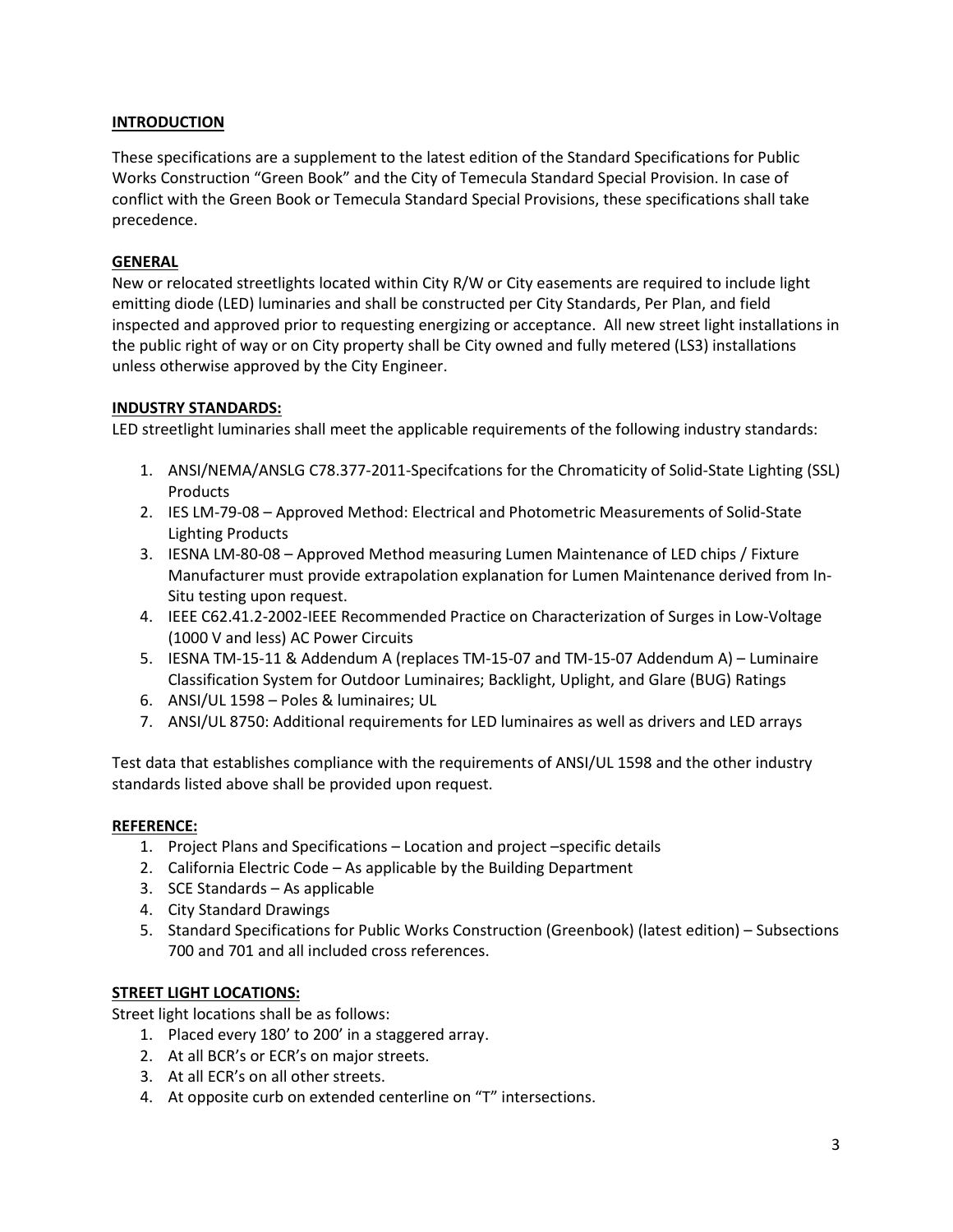- 5. At end of cul-de-sacs.
- 6. At middle of knuckles.
- 7. Final layout shall be required and approved by public works inspector.

#### **LUMINAIRES:**

Fixtures shall be LED, dimmable, and one of the following or as approved by City Engineer:

- 1. GE Evolve Catalog #: ERL1-0-03-B3-30-A-GRAY-L or most applicable model number (22 watts / residential streets).
- 2. GE Evolve Catalog #: ERL1-0-03-D3-30-A-GRAY-L or most applicable model number (22 watts / cul-de-sacs of residential streets).
- 3. GE Evolve Catalog #: ERL1-0-09-C3-30-A-GRAY-L or most applicable model number (84 watts / collector and major streets)
- 4. GE Evolve Catalog #: ERL1-0-09-C3-40-A-GRAY-L or most applicable model number (84 watts / standard intersection safety lighting)

General description of LED Streetlight – Standard fixture utilizes terminal block for power input suitable for #6 - #14 AWG wire and operates at 700mA. Drive current is not field switchable. A three-pole terminal block shall be mounted to the housing inside the electrical compartment. Luminaire shall be provided with capability for optional backlight control. Complete assembly weight shall not exceed 45 lbs. Fixture is designed to mount on a schedule 40, minimum 2" nominal pipe size (NPS) horizontal tenon (minimum 8" in length) and is adjustable +/- 5 degrees to allow for fixture leveling (includes two axis Tlevel to aid in this process). Fixture, including the LEDs, drivers and electrical components, shall carry a limited ten-year warranty and housing paint and finish shall carry a ten-year warranty.

Color temperature and CRI: 4000K color temperature for Safety Lighting, minimum 70 CRI 3000K color temperature for Street Lighting, minimum 70 CRI

#### **OPTICAL DISTRIBUTION METHOD & CONFIGURATIONS:**

Optical configurations shall meet the following criteria:

- 1. No reflectors or single lensed fixture accepted. Close contact refractors to be employed for optical distribution.
- 2. Refractors are to be polymeric material rated 5VA, f1 rating.
- 3. Lumen maintenance at 50,000 hours of life to be no less than 88% of initial lumen output.
- 4. Shall have 95% survival rate at 50,000 hours.
- 5. Integral 10K surge suppressor for diode and entire system protection.

| <b>Fixture Application</b><br>(@100 hours) | <b>LED Fixture</b><br>Wattage | <b>Color Temp</b> | <b>Minimum Lumens</b> | <b>Distribution Type</b>              |
|--------------------------------------------|-------------------------------|-------------------|-----------------------|---------------------------------------|
| <b>Residential Streets</b>                 | 22 Watts                      | 3000 K            | 2,900 Lumens          | <b>IESNA Type II</b><br>distribution  |
| <b>Residential Streets</b><br>(Cul-de-sac) | 22 Watts                      | 3000 K            | 2,900 Lumens          | <b>IESNA Type IV</b><br>distribution  |
| Collector & Major<br><b>Streets</b>        | 84 Watts                      | 3000 K            | 8,800 Lumens          | <b>IESNA Type III</b><br>distribution |
| Signalized<br>Intersections                | 84 Watts                      | 4000 K            | 9,000 Lumens          | <b>IESNA Type III</b><br>distribution |

Note: The items in the table are recommended values and may be changed per direction of City.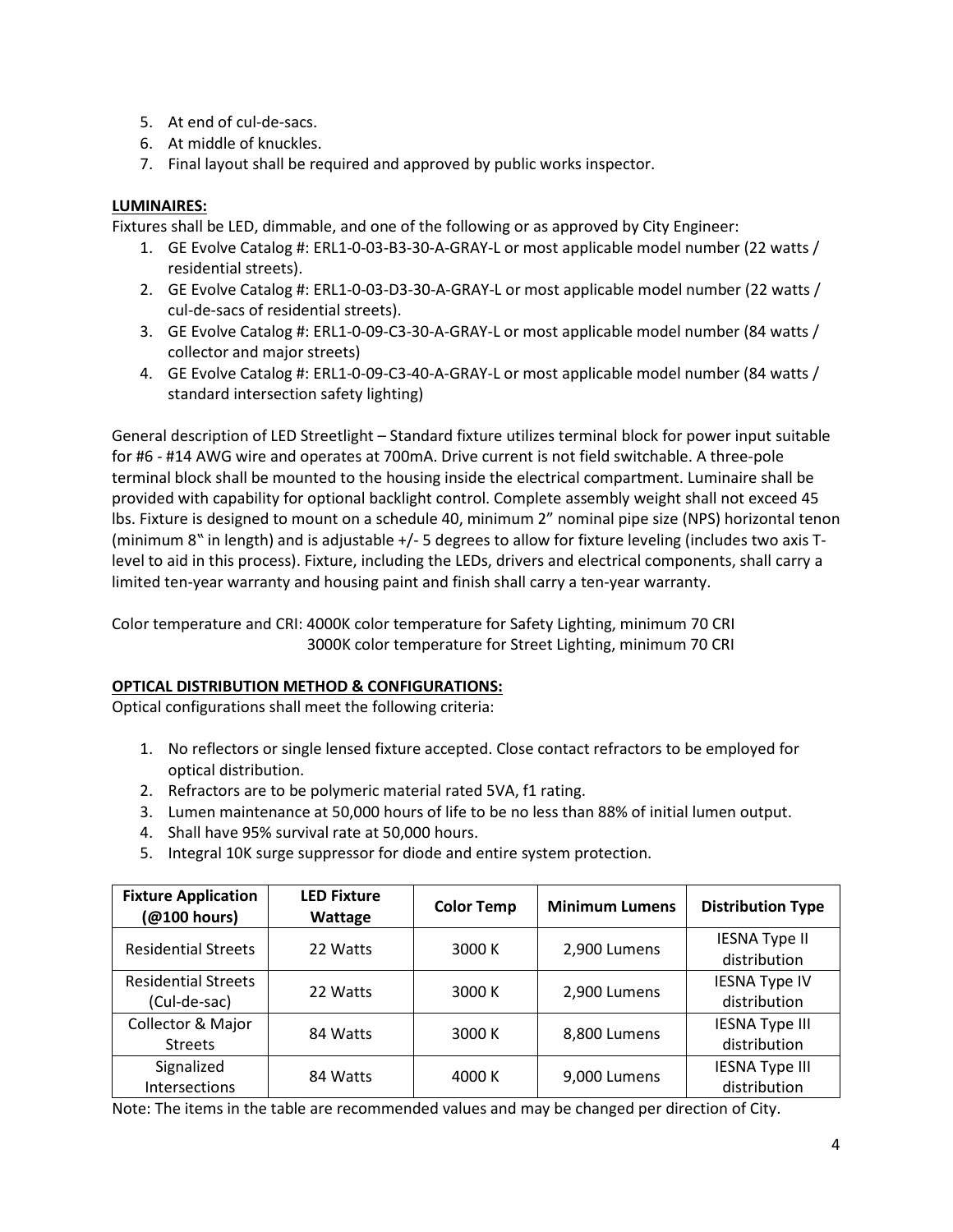#### **LUMINAIRE HOUSING:**

Luminaire housing shall be furnished with an optical assembly, be powder-coated silver, include a level bubble to facilitate installation, allow for tool-less entry, and shall include an integral twist-lock type receptacle for photoelectric cell control in accordance with the latest EEI-NEMA standards which is adjustable with respect to north and prewired to the terminal board. Photocell control shall be for a NEMA 7-pin receptacle per ANSI C136.41.

Luminaire external housing shall have a minimum rating of IP66 as specified in IEC 60529, with the ability to shed water from inside the housing (i.e. weep holes).

The LED luminaire shall be designed for horizontal mounting. The LED assembly shall have a slip-fitted mounting bracket capable of attaching to a minimum two-inch (2") pipe without the need for special mounting parts. They shall be installed in a horizontal position with leveling and clamping to the mast arm pipe accomplished by tightening mounting bolts, which are externally or internally accessible. Bolts shall be minimum 5/8" x2" size and stainless steel.

Luminaire circuitry shall include quick connect / disconnects to allow easy separation and removal of driver and power door. Grounding requirements: ANSI/UL Standards and NFPA 70.

The luminaire power unit assembly shall consist of an integral driver, capacitor, 10K surge suppressor, and heavy-duty terminal block. The power unit assembly shall be mounted on a separate component of the luminaire to facilitate replacement.

The luminaire optical chamber shall have a minimum rating of IP66 as specified in IEC 60529.

The luminaire housing cooling system shall consist of a passive heat sink with no fans, pumps, or liquids and shall be designed and constructed to accept a standard plug type, locking, three-pole, three-wire, streetlight photocontrol. The fixture and finish endurance tested to withstand 5,000 hours of elevated ambient salt fog conditions as defined in ASTM Standard B 117.

All fasteners shall be stainless steel and all polycarbonate components shall be UV stabilized.

An easily-viewable nameplate shall be permanently affixed to the inside of each luminaire housing. The nameplate shall contain the following information: manufacturer's name, manufacturer's catalog number, date of manufacture (month and year), plant location, input power consumption, driver output current, IEC IP Rating, correlated color temperature (CCT), IES light distribution type, IESNA TM-15 BUG ratings, and serial number. Utility approved luminescent name plate with light source and wattage shall be permanently affixed on the exterior of the Luminaire to be visible from the ground.

The driver assembly shall be enclosed in a separate compartment from the optical assembly. The entire fixture shall be "wet listed" with the optical assembly compartment being rated at IP66. The LED Luminaire shall be constructed to provide the required light distribution with the lower edge of the Luminaire housing below the entire light source close contact refractors. **The Luminaire must be Dark Sky Compliant with U0 bug rating**. The light distribution pattern shall be per the FIXTURE table shown above.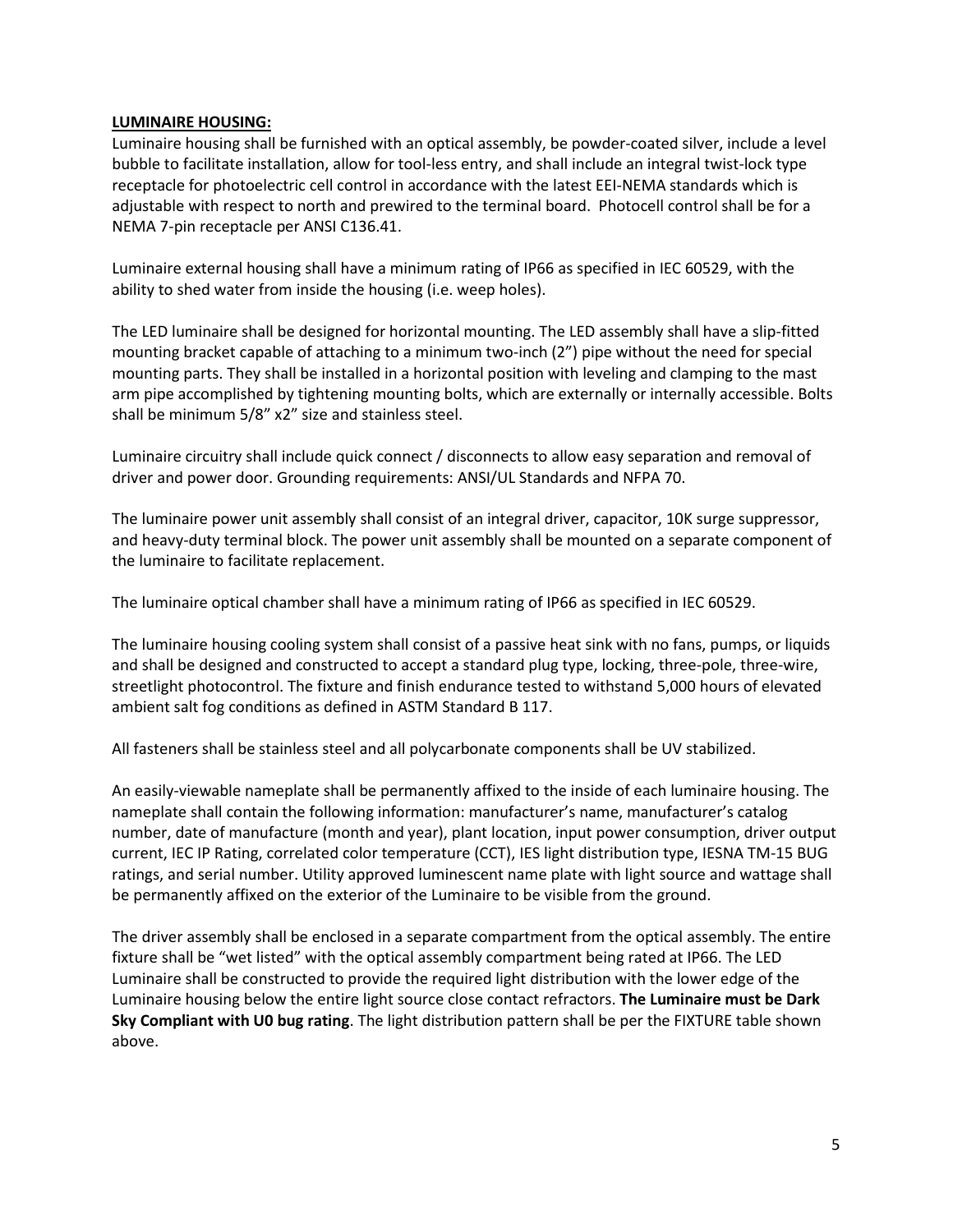#### **DRIVERS:**

Light Emitting Diode (LED) drivers shall be component-type consisting of precision wound coils and welded magnetic steel laminations assembled together and impregnated with baked-on, insulating, weatherproof varnish; and metal-cased, hermetically-sealed capacitor, suitable for use on multiple distribution circuits with 60Hz, 120 or 240 Volt rating. The operating sound pressure noise level shall not exceed the ambient noise level by more than five (5) decibels at 30 feet when measured by a sound level meter conforming to the American Standards for Sound Level Meters. Where the ambient noise level is less, a minimum of 40 decibels shall be assumed.

Power supply / driver shall be field replaceable by means quick-disconnect connectors and easy access mounting hardware. Power supply / driver shall be wet-listed in the US and Canada, UL, ROHS compliant, meet Caltrans 611 vibration testing and GR-63-CORE section 4.4.1/5.4.2 earthquake zone 4.

#### **DRIVER SPECIFICATIONS:**

Electronic; voltage range = universal  $120 - 277$  v  $+/-10$ %; frequency = 50/60 Hz; power factor > 90% @ full load; THD < 20% @ full load; output ripple < 10%; output shall be isolated; case temperature rated for -40 to 60C; fully encased and potted; overheat protection, self-limited short circuit protection, and overload protected – minimum integral 10k surge protection tested in accordance with IEEE C62.41 and ANSI standard 62.41.2; Driver Life Rating not less than 100,000 hours.

#### **PHOTOELECTRIC CONTROL UNIT/WIRELESS CONTROL NODES:**

Current Powered by GE LightGrid Outdoor Wireless Control System 3.0 Node Part Number ELWM1A8UBXXXXAD or GE LightGrid Mesh node ELWNOA8UBAAXXAD depending location.

The photoelectric unit shall consist of a photoelectric cell in a weatherproof housing which plugs into an EEI-NEMA twist-lock receptacle integral with the luminaire and shall be installed with the clear UVstabilized photocell window facing north. Node shall be compatible with Current Powered by GE LightGrid Outdoor Wireless Control System with cellular data connectivity built into the photocell housing or a mesh node (depending on location) capable of running with a line in voltage of between 120-480V.

A one-time fee of \$60 shall be paid to the City of Temecula per installed node on lights to be City owned for software services for the control nodes.

Photoelectric Control Units/Wireless Control Nodes shall have a minimum 10 year warranty from the manufacturer.

#### **FUSES:**

Fuses shall be slow blow  $13/32''$  x  $1\frac{1}{2}$ " in-line type in 5 amp size (unless specified otherwise by the City). The fuse shall be installed in the hot leg of the lighting conductor. The circuit shall be fused in the base of the pole – not in the pull box. 240-volt installations require each leg to be fused using a double fuse holder and two fuses of appropriate size. Fuses shall be Bussmann Series type FNQ or approved equal. Fuse sizes 5 amps for all street lights.

#### **FUSE HOLDERS:**

Fuse holders shall be completely waterproof, shall grip the fuse in the load side section when opened, and be able to take a  $13/32''$  x  $1\frac{1}{2}''$  fuse, with crimp-type tubular terminals of a proper size for the cable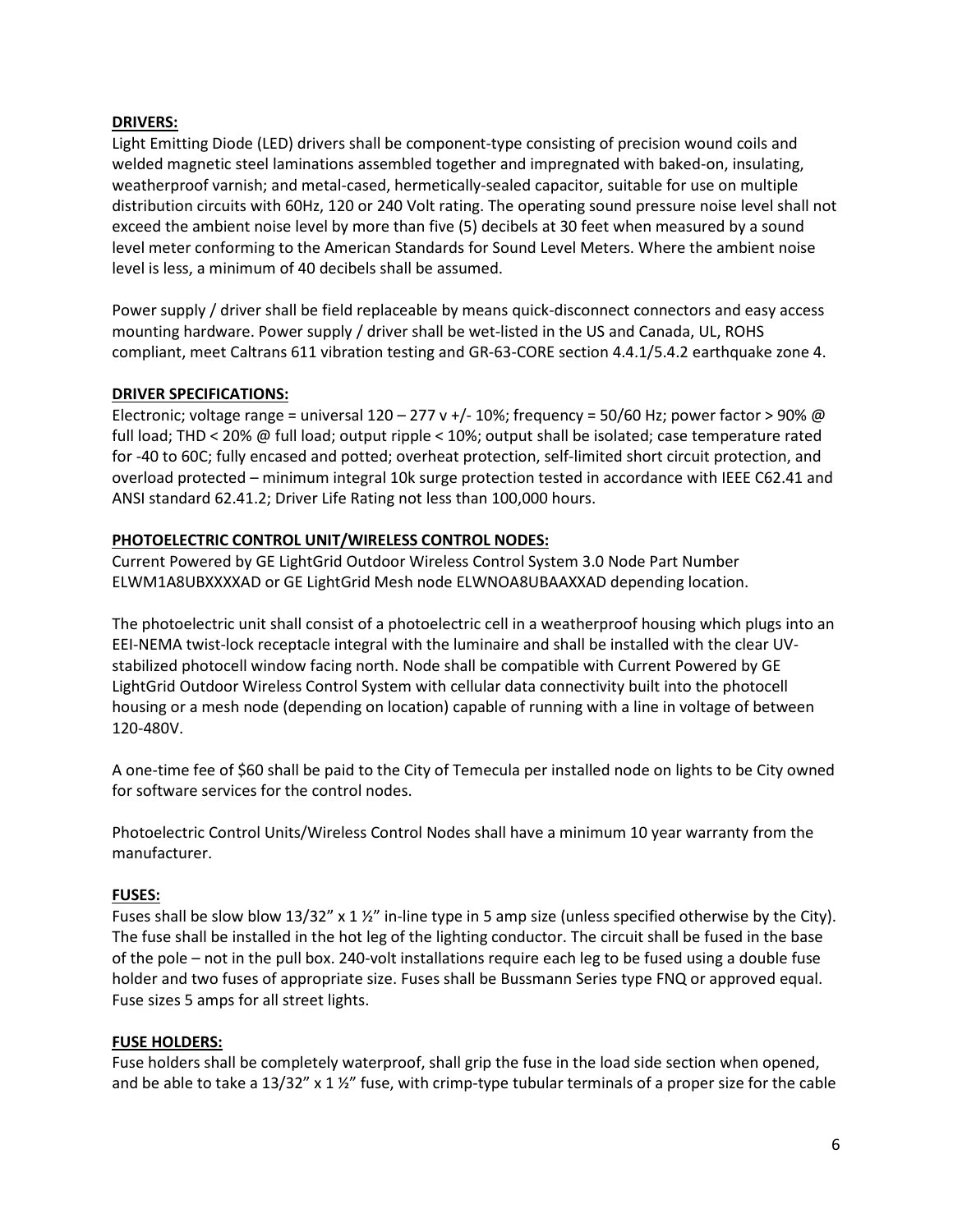in the particular street light. Heat shrink both crimp ends. Fuse holders shall be Bussmann Series type HEB or HEX with insulating boots or approved equal.

#### **MAST ARMS:**

Mast arms shall be two-inch (2") I.P.S. galvanized steel or aluminum and shall be self-supporting without braces, scrolls or rods. Mounting shall be perpendicular to the street centerline unless otherwise directed by the City Engineer. They shall have a minimum of six inches (6") of horizontal straight section at the end of the arm to mount a two-inch (2") I.P.S. slip fitter type luminaire mount.

Mast arms shall be eight feet (8') long for all luminaires unless otherwise specified in the plans and shall be capable of handling the EPA and weight of the luminaire. Steel arms shall conform to ASTM A 120. Aluminum arms shall be corrosion resistant alloys such as Aluminum Association wrought alloys 6061 or 6062 or cast alloys 319 or 356.

All exposed hardware shall be stainless steel. All protected hardware not visible after installation shall be cast aluminum and / or stainless steel, hot-dipped galvanized. Anti-seize shall be used.

#### **FOUNDATIONS:**

Foundations shall be per City of Temecula Std. Plan #800 and 801 for Ameron Type 1C123 and 1C128 poles. Foundations for all other pole types shall be per manufacturer's recommendation.

A No. 4 bare stranded ground wire shall be securely fastened to anchor bolt for proper grounding. 15' of open coil, per N.E.C., of ground wire shall be installed beneath all foundations.

#### **CONCRETE POLES:**

For residential streets, an Ameron Type 1C123 pole with 8' single arm assembly or most applicable part number shall be used. Ameron DWG 1710-025. For arterial streets, an Ameron Type 1C128 pole with 8' single arm assembly or most applicable part number shall be used.

Concrete poles shall be tapered, centrifugally cast and pre-stressed. Poles shall be hexagonal black and white marble aggregate or natural exposed aggregate. Pole shape and color shall be uniform for any one project. Replacement poles shall match existing.

Hand hole cover plates shall be aluminum and securing bolts shall be stainless steel tamper-proof bolts of the type installed with a pent-head wrench. Anti-seize shall be used.

All concrete poles shall be provided with a clear, factory applied Amershield Anti-Graffiti coating.

#### **PULL BOXES:**

Pull boxes shall be #3 1/2 Pull Boxes or approved equal. Pull boxes shall be installed per CALTRANS Standard Plan ES-8 as follows:

- 1. Located at the end of the conduit run and three feet (3') from meter pedestal. The pull box that feeds into meter pedestal shall be a #5E pull box.
- 2. Located within five feet (5') of each street light.
- 3. Located at conduit interval runs of not more than 200 LF. Additional #3 1/2 pull boxes will be required for conduit runs over 200 LF long.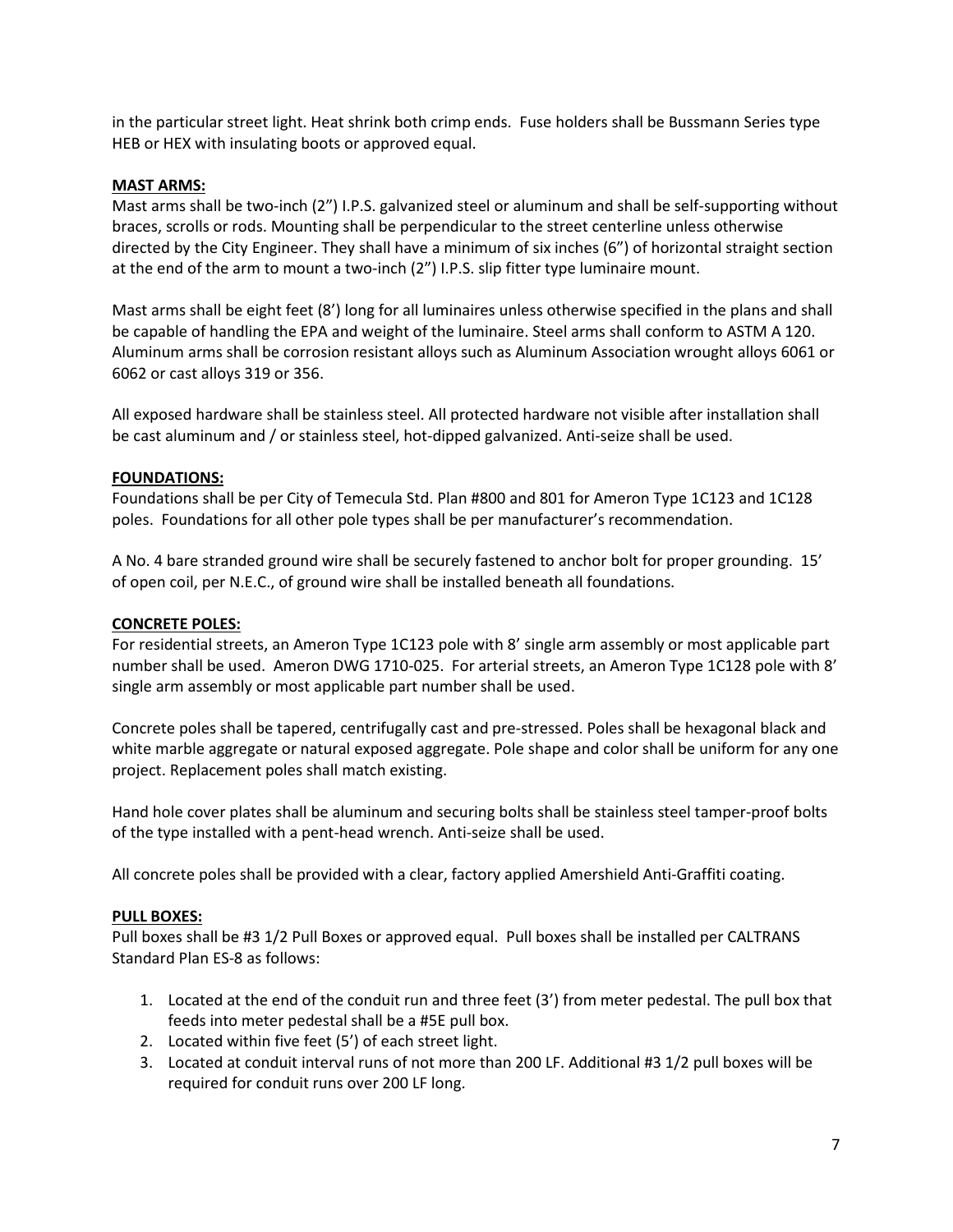Pull boxes shall be installed within the sidewalk near the street light pole with the short side parallel to the curb. They shall not be installed in any part of a driveway or other traveled way, unless approved by the City Engineer and provided with a metal traffic cover. Pull boxes shall not be installed in landscaping or dirt areas if sidewalk or other hardscape is present. Pull box covers shall be inscribed "STREET LIGHTING" and shall be secured with bolts, cap screws or studs and nuts made of stainless steel. Pull boxes shall be tamper resistant and utilize a special key tool for opening. Anti-seize shall be used.

For pull box details see City of Temecula Std. Plan #802.

#### **CONDUIT AND TRENCH:**

All conduit shall be two-inch (2") UL approved heavy wall polyvinyl chloride (PVC) Schedule 80. Conduit shall be encased in a minimum of three inches (3") of sand on all sides. The minimum sweep radio shall be twenty-four inches (24"). The maximum length of a conduit run shall be two hundred feet (200'). The Contractor may, at his expense, use conduit or a larger size, provided the larger size is used for the entire length of the conduit runs between pull boxes (reducing couplings shall not be allowed).

Conduit shall be laid to a depth of not less than thirty inches (30") unless placed under sidewalk in which case only eighteen inches (18") shall be required. Conduit laid in open trench shall not be covered nor shall trench or inspection hole be backfilled until accepted by the City Engineer or his designated representative.

For new streetlighting trench installation, an additional three-inch (3") PVC schedule 80 conduit with mule tape shall be installed for future use on arterial streets and above. The three-inch (3") conduit shall be terminated in new #6 pull boxes every 1,000'.

#### **SPLICING:**

Splices shall be permitted in pull boxes and lighting standard bases ONLY. All splices shall be waterproofed with penatrox with butt splice and heat shrink tubing.

#### **CONDUCTORS AND SERVICE RUNS:**

All conductors shall be stranded copper, XHHW-2, #8 AWG minimum. Maximum wire size shall be #6 AWG. Neither aluminum nor direct-burial cable shall be accepted. Street lighting system shall be compatible with a 120V and/or 240V service, 240V is preferable.

Wire shall conform to the applicable portion of ASTM B3 and B8. Wire size shall be indicated on the "As-Built" plans. Wire connectors shall be approved by the City Engineer or his designated representative and shall bear the UL seal of approval. The installation procedure, connector size and crimping tools shall conform to the manufacturer's recommendations.

Wire from the base of the pole to the luminaire shall be #10. For the 120-volt installations, the wires shall be black and white, with black being the hot wire and fused. For 240-volt installations, one hot wire shall be black and the other shall be red. Both hot wires shall be fused. Any ground wires shall be green and connected to a clamp attached to an anchor bolt.

Service runs parallel to the street shall be installed under the sidewalk where new sidewalk is being constructed or directly behind the existing sidewalk. Voltage drop shall not exceed five percent (5%).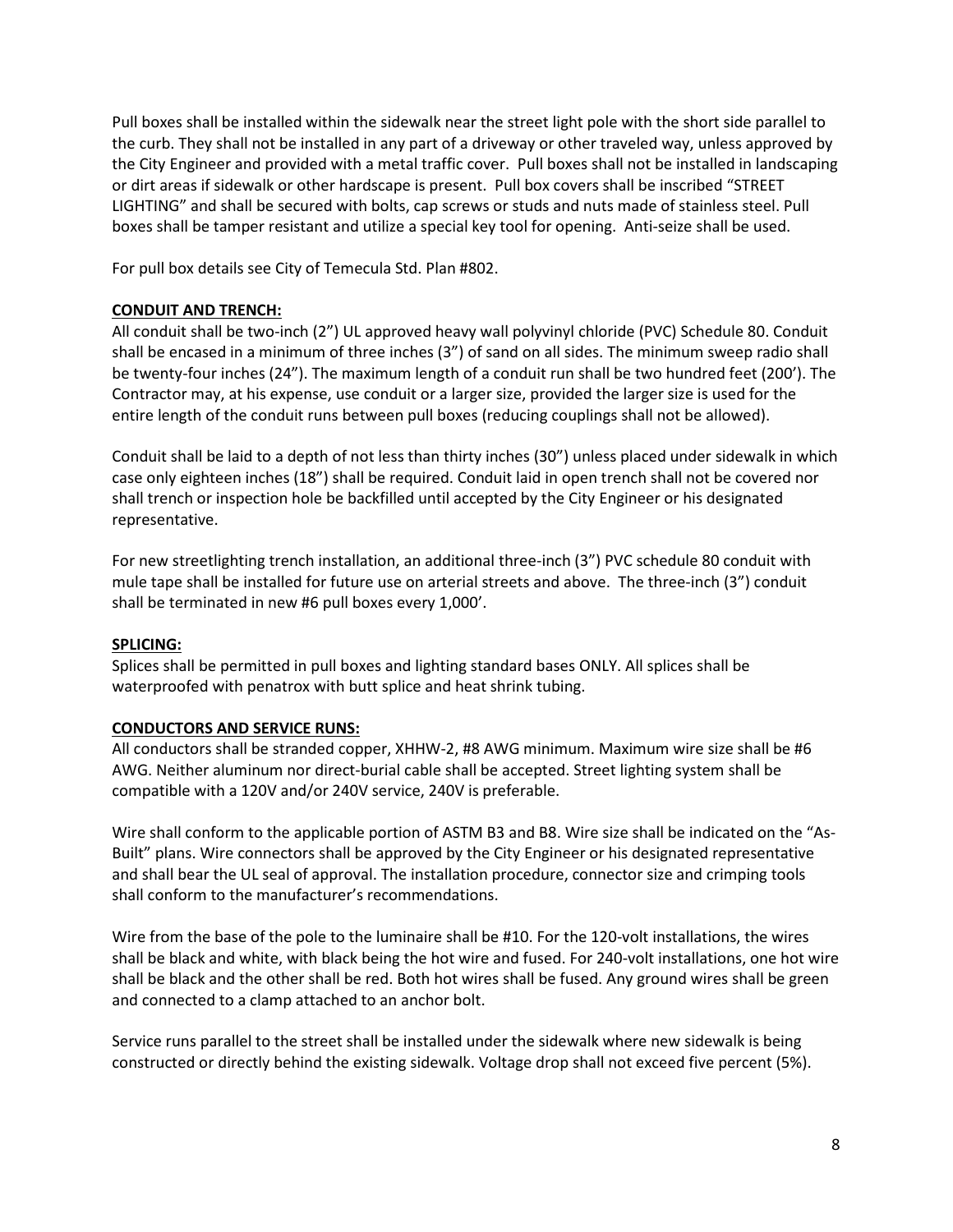#### **SERVICE CABINETS:**

See Temecula Std. Plan #802 for service cabinet information.

Service cabinets shall also meet the following specifications:

- 1. All cabinets shall be stainless steel Myers or approved equal.
- 2. Single meter service (Model MEUG16X-M100 or most applicable model number) for residential area.
- 3. Dual meter service (Model MEUG24X-D-M100/M100 or most applicable model number) for arterial streets and above.

#### **CONNECTION TO SCE SERVICE POINT:**

Contact SCE for a service point. SCE will identify what service is available and where it is located. In rare cases, a new streetlight can be connected to an existing streetlight circuit, but not without written permission from the City Engineer. New voltage drop calculations shall be required to verify that existing circuit can handle additional load.

The service point shall be in the City's right-of-way; otherwise, the City will require an easement to the service point.

#### **PRE-INSTALLATION:**

- 1. Obtain a City R/W permit for any work performed within a City R/W or City easement. Attached to the R/W permit are the construction requirements applicable to all work performed within the City R/W.
- 2. Call underground Service Alert at 800-422-4133 at least 72 hours before excavating.

#### **INSTALLATION AND INSPECTION:**

- 1. Concrete and/or asphalt removal & replacement shall be per City of Temecula Standards or as directed by the City Engineer. A sidewalk extension maybe required to meet ADA access requirements.
- 2. Conduit depth shall be as described in the CONDUIT AND TRENCH section. All trenches shall be compacted per the City of Temecula Standards or as directed by the City Engineer.
- 3. Street Lights shall be located per City approved plan and shall not be relocated without prior City approval.
- 4. Minimum Engineering Department Inspections Required:
	- a. Schedule an Engineering Department Inspection 72 hours in advance by calling 951 240 4202 or www.temeculaca.gov/inspect.
	- b. All work performed within a Public Right-Of-Way
	- c. All conduit placement
	- d. Prior to and during any concrete foundation placement
	- e. Pole installation
	- f. Construction "As-Built" drawings shall be submitted prior to final inspection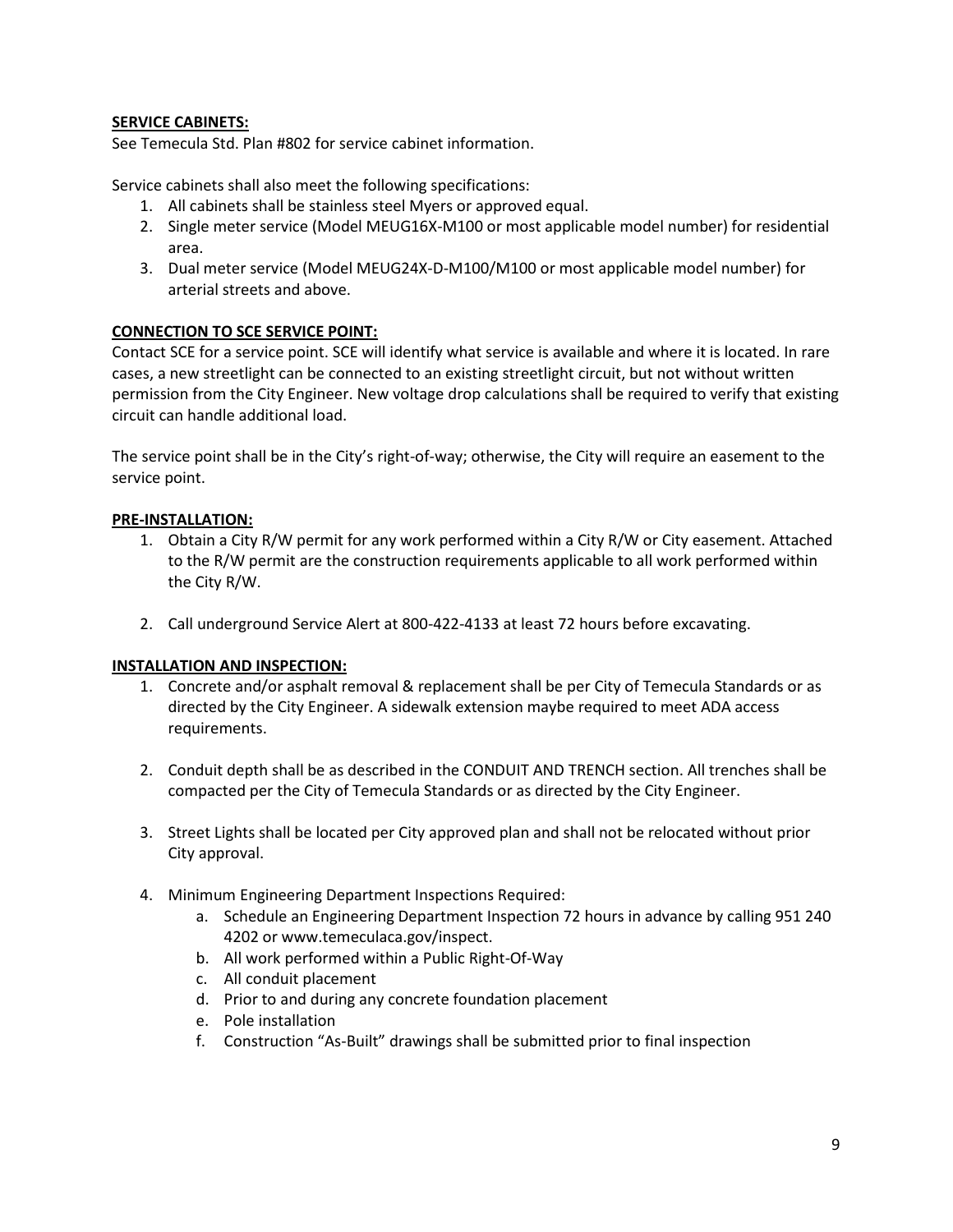- 5. Public Works inspection is required for final wiring and splicing prior to energizing. Contact the Public Works Department for inspection 72 hours in advance at 951 240-4202 or www.temeculaca.gov/inspect.
- 6. Pedestrian and vehicle traffic control and access shall be maintained per the Plans, Specifications, City Traffic Control Standards, CA MUTCD, and as otherwise required or directed by the City.

#### **ACCEPTANCE AND ENERGIZING:**

- 1. Upon completion of all street light construction, the Contractor (on public projects) or Developer (on private development projects) shall submit two (2) sets of professionally drafted streetlight "As-Built" plans on 11" x 17" size sheets to the Engineering Department, showing the following information:
	- a. Layout of curbs, gutter, sidewalks, driveways and other improvements, drawn to scale
	- b. Location of street lights, with dimensions from the nearest cross street intersection and between streetlights
	- c. Location of pull boxes dimensioned from the streetlights, curbs or other features
	- d. Location of service point (power source) and SCE identification number
	- e. Location of conduit service runs dimensioned from face of curb, edge of pavement or back of sidewalk as applicable
	- f. Size and type of wire used
	- g. Size (wattage and voltage rating) and type (LED) of each lamp and number of lamps used
	- h. North arrow
	- i. Contractor's name, address and telephone number
	- j. Identifying project name and number
	- k. Pole information including; manufacturer's name, supplier's name and contact information, material, height, mast arm length, footing type (AB)
	- l. Fixture information including; manufacturer's name, supplier's name and contact information, wattage and voltage, fuse type and size, photocell manufacturer
	- m. Distribution information including; conduit type and size, wire type and gauge, pull box manufacturer, service point I.D. number
	- n. All poles need to have City identified pole number.
	- o. **INCOMPLETE SUBMITTALS WILL NOT BE ACCEPTED**
- 2. After "As-Built" plans have been accepted by the City, the Contractor or Developer shall anticipate a minimum of five (5) working days for the City to contact SCE for streetlight energizing. Release of a Building Occupancy requires that streetlights be energized.